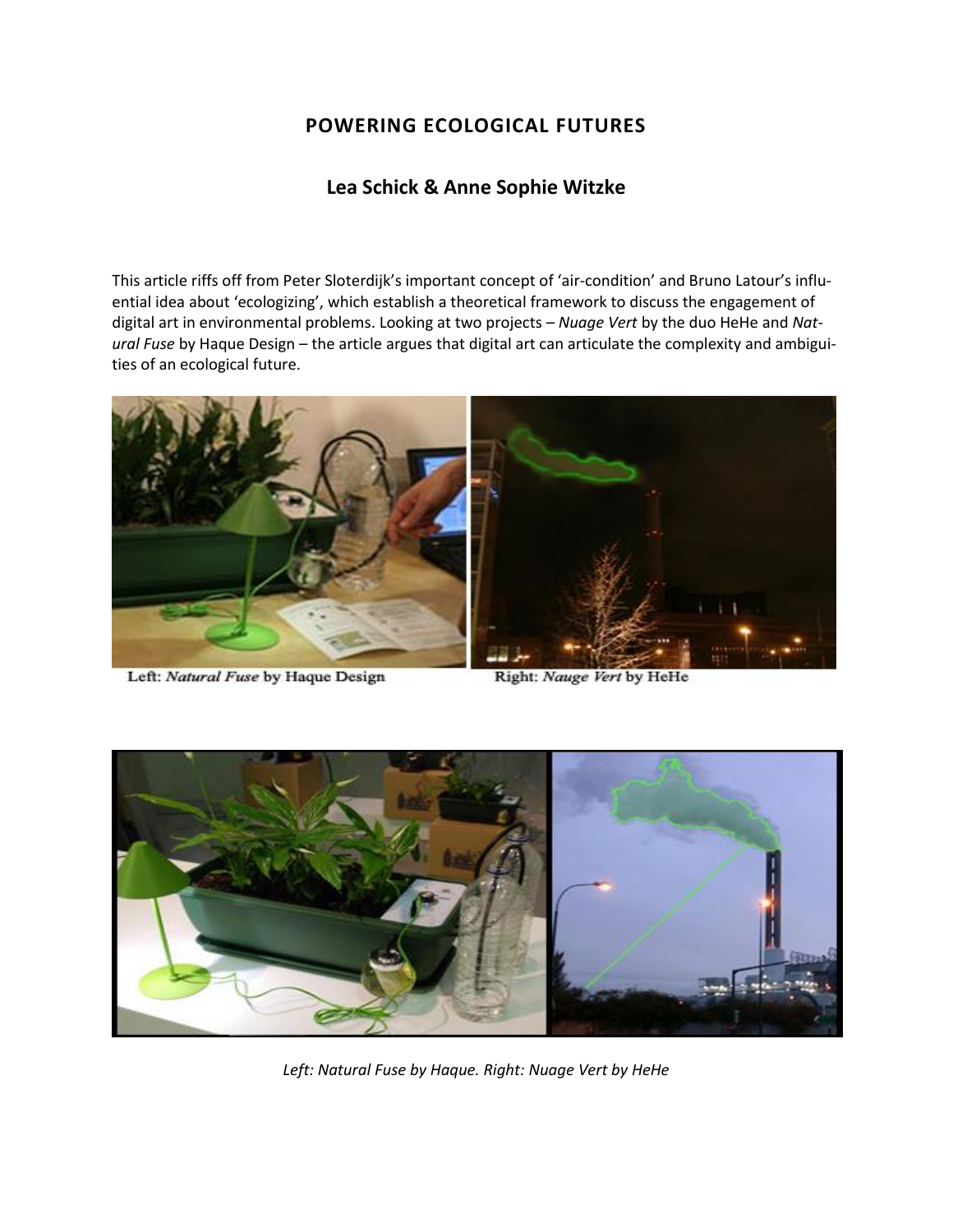

Left: Natural Fuse by Haque

Right: Nuage Vert by HeHe

#### Powering Ecological Futures

We are living in an era where air conditions and atmospheres enter our awareness and are made explicit. Through rising awareness of global warming and of how we modify our indoors and outdoors climates, it is clear that we must redesign the systems we use for air-conditioning different spheres of our planet's air. This includes our power supply systems. French sociologist Bruno Latour claims:

*"As soon as artists, designers and architects are busying themselves with the light element [Air], we are going somewhere. From the philosophical point of view, Air will take the place of Earth as the 'fundamental element'" (2004)*

By looking at two digital artworks, dealing with air conditions and electricity consumption, this article will use the ideas of Bruno Latour and German philosopher Peter Sloterdijk to discuss what role art may play in rethinking 'air-conditioning systems'.

### **AIR AS AN OBJECT OF DESIGN**

During WWI, April 22, 1915, air lost its innocence when a toxic green cloud migrated from the Germans into the British camp in Ypres, transforming the air and environment into their worst enemy (Sloterdijk 2004, 89). According to Sloterdijk, this day marks the beginning of a new era of our anthropological history; an era in which air and atmosphere is made explicit. In his trilogy, *Sphären*, Sloterdijk describes our time as an age of greenhouses and climate control (2004). In order to comprehend the ecological crises and our being-in-the-world today, it is essential to understand how air and atmosphere has been made explicit. Air has moved from a passive background to the foreground of our attention. With the invention of 'air-conditioning systems' such as heating, ventilation, and light, humans have become masters of controlling air and atmospheres. Through these technological systems we can isolate ourselves from common air, conditioning our private spheres as we like. According to Sloterdijk, it is distinctive for current state of affairs that air is moving from being the invisible surrounding (Umwelt), something we take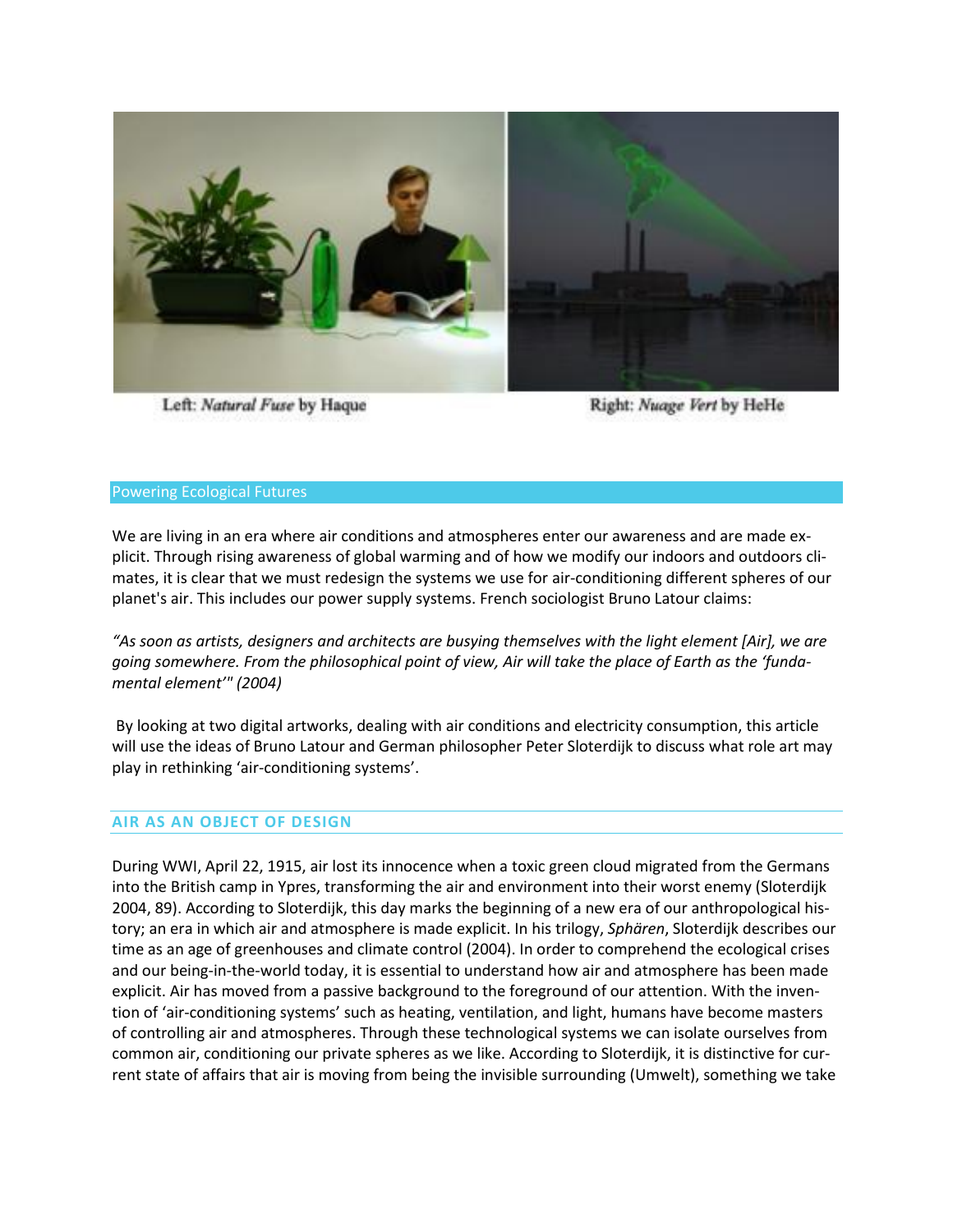for granted, to becoming an object of technology and something we can deliberately design. Hence air has become the center of political disputes:

### "*Politics, from now on, will be a section of the technology of climate-control"* (Latour 2004b)

Since CO2 emissions are linked to energy consumption, electricity supply systems counts as essential climate-control or air-condition technologies Sloterdijk 2009). With energy consumption not only conditioning our indoor climates (Sloterdijk 2004) but also our common atmosphere and environment in a rather unfortunate way, air-conditioning systems and their electrical power supplies find themselves in the midst of political disputes and redefinitions.

Various disciplines such as architecture, engineering, politics, and social science are working at full throttle to redesign our way of living. Each discipline plays an important role in outlining the contours of a range of social, political, and technical changes that point toward a more ecological future. Art and experimental design are also concerned with these challenges and contribute to the field with a special sensitivity towards the complexity and ambiguity of the problems. Through the last decade an increasing number of artists and designers have been working with energy visualization and digital technology, trying to make explicit what is still implicit to most of us. Using computer technology - with its expanding databases, interconnectedness and embeddedness – the artists and designers present and translate energy data into interactive and networked projects with the aim to direct the public's attention to issues of energy consumption and ecological problems. Through the following presentation of two digital art projects, *Nuage Vert* and *Natural Fuse*, we will discuss how art can participate in articulating an ecological future.

### **NUAGE VERT**

Ninety-three years after and 2133 kilometers away from Ypres, the sky turned toxic green again. This time it was vapor emissions from the Salmisaari power plant in Helsinki that was illuminated with a high power green laser animation. During one week of February 2008 the citizens of Helsinki experienced a city-scale light installation beautifully enlightening the sky and reminded the inhabitants of their rising electricity consumption and it effects on our air conditions. The installation, *Nuage Vert* (Green Cloud), was produced by the artist duo HeHe, consisting of Helen Evans and Heiko Hansen, together with Helsingin Energia. The power plant provides electricity for a former industrial harbor redeveloped into a residential district with growing energy consumption. Using the data from the power plant, the laser drew an outline of a green cloud onto the real cloud itself. The green cloud changed size according to the residents' fluctuating electricity consumption. When the collective consumption was low the cloud grew larger, but shrunk when the electricity loads were high. Functioning as a public visualization of the local electricity level the residents were expected to respond to *Nuage Vert* by turning off electrical devises to increase the volume of the cloud (Holmes 2011, 53).

### **NATURAL FUSE**

Another project that comments on our everyday use of electricity and carbon footprint is *Natural Fuse* conceived by the design studio, Haque Design. *Natural Fuse* is a hybrid artwork networking a series of distributed plants with energy consuming devises and participants via the Internet. Each participant gets a 'Natural Fuse' unit, which consists of a houseplant and a power socket. The amount of power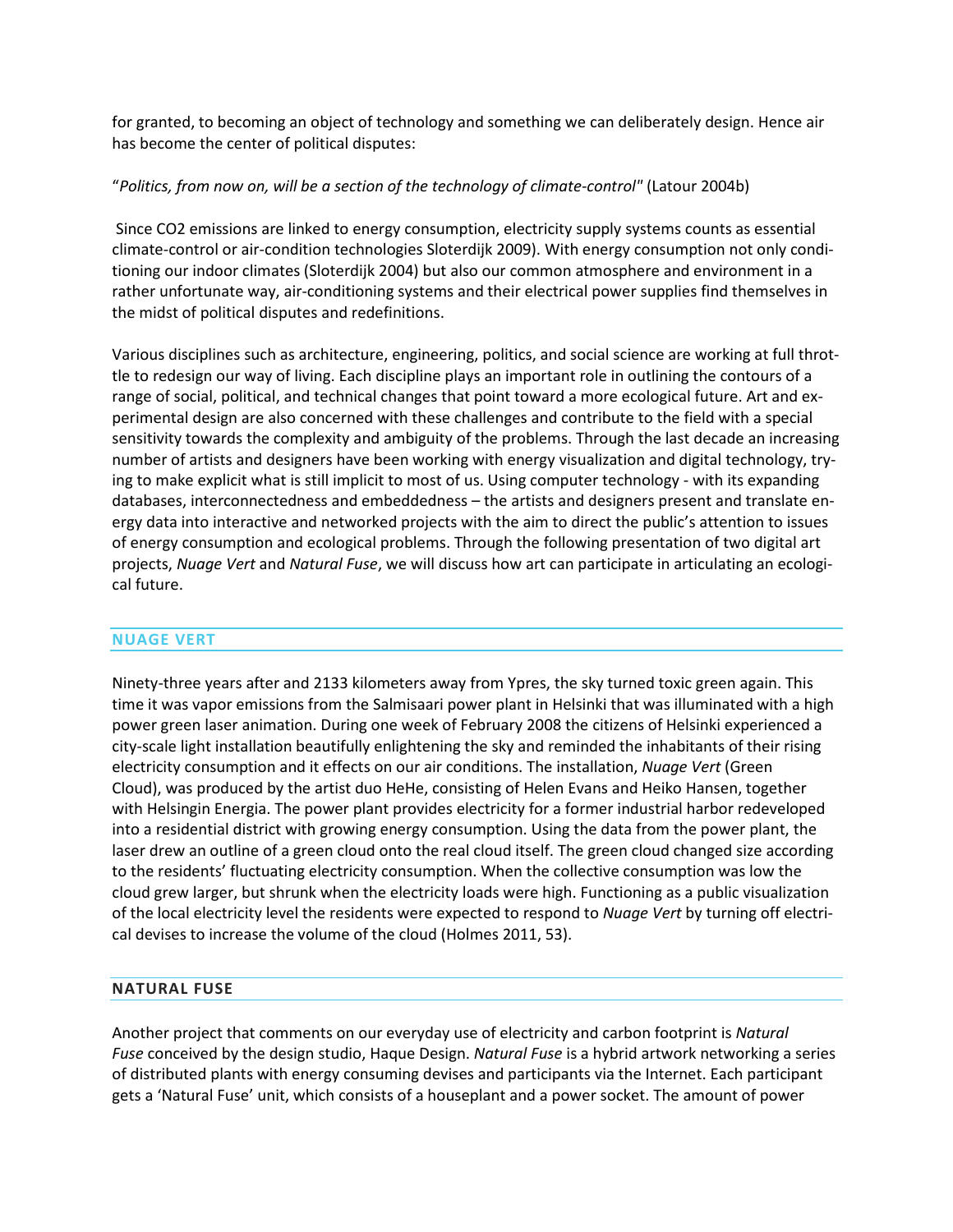available to the socket is limited by the plant's capacity to offset the carbon footprint produced by the energy expended by the electrical device. If the appliance plugged into the socket draws more power than the plant offset itself, the unit will not power up (Haque et al. 2011, 65). However, all participating units are connected through the Internet. The units are able to share their capacity and determine how much excess capacity of carbon-offsetting is available within the community of units as a whole since not all *Natural Fuses* will be used at the same time. In this way the project is about energy conservation and also about structures of participation.

Instead of the usual on/off switch the sockets have a selfless/selfish switch. When the system is in selfless mode the energy consumption is well below the fixed quota and the unit will provide only enough power to not harm the community carbon footprint. In selfish-mode the owner of a plant can use as much energy as wished. However this mode might harm the community's collective carbon footprint and kill other plants. The fuse takes care of the plant through a remotely activated water-controlling system but the water system only works if there is enough energy left to use in the fuse. If the owner uses more energy than the system can offset the *Natural Fuse* system will start to randomly kill plants. Each plant has three 'lives' before a 'fuse kill' function is activated and a deadly vinegar shot is injected into the plant. Emails are sent both to the owner of the dead plant and the owner that sent a 'kill' signal.

### **MAKING AIR EXPLICIT THROUGH ELECTRICITY CONSUMPTION**

Both *Natural Fuse* and especially *Nuage Vert* make explicit how air and CO2 emissions have become a fundamental concern in relation to power supply systems. In these two installations one can no longer talk about electricity consumption without taking into account how it affects our air-conditions and how we deal with CO2 emissions and pollution. By coloring and animating the chimney vapor, HeHe draws the public's attention to the smoke, which is often just an unnoticed part of the cityscape. The installation also explicates how the air-conditioning in our private houses or spheres is not as isolated as we may think. Sloterdijk describes our society as 'foam' consisting of 'connected isolations' (Sloterdijk 2004, 568). Each bubble or 'sphere' is an isolation but the air-conditioning of one sphere always affects conditions of other spheres. All isolated air-conditioning systems are connected through their electricity use and affect each other. The green cloud artistically illustrates this and tit is made 'deadly' clear in *Natural Fuse*.

*Nuage Vert* is part of HeHe's series of artworks, *Poll Stream*, working with smoke, man-made clouds and energy use. Like Sloterdijk, HeHe questions the popular notion that weather is 'natural'. By visualizing the man-made aspect of weather HeHe "propose[s] climate as man-made phenomena and therefore a social-political space" (HeHe). Existing simultaneously as a visualization of the residents' participation and the ultimate aesthetization of pollution, *Nuage Vert* is a complex socio-political sign of both environmental effort as well as wasted energy.

### **STOP MODERNIZING, START ECOLOGIZING**

Throughout Modernity air-conditioning infrastructures such as our power supply systems have been made invisible and imperceptible. Electricity use today is a passive one-way connection and only a few people pay any thought to how power plants are adjusting their production to our consumption. Both production and effects are completely detached from the use of electricity, just as individual household consumptions are totally independent of one another. The electricity system has been turned into what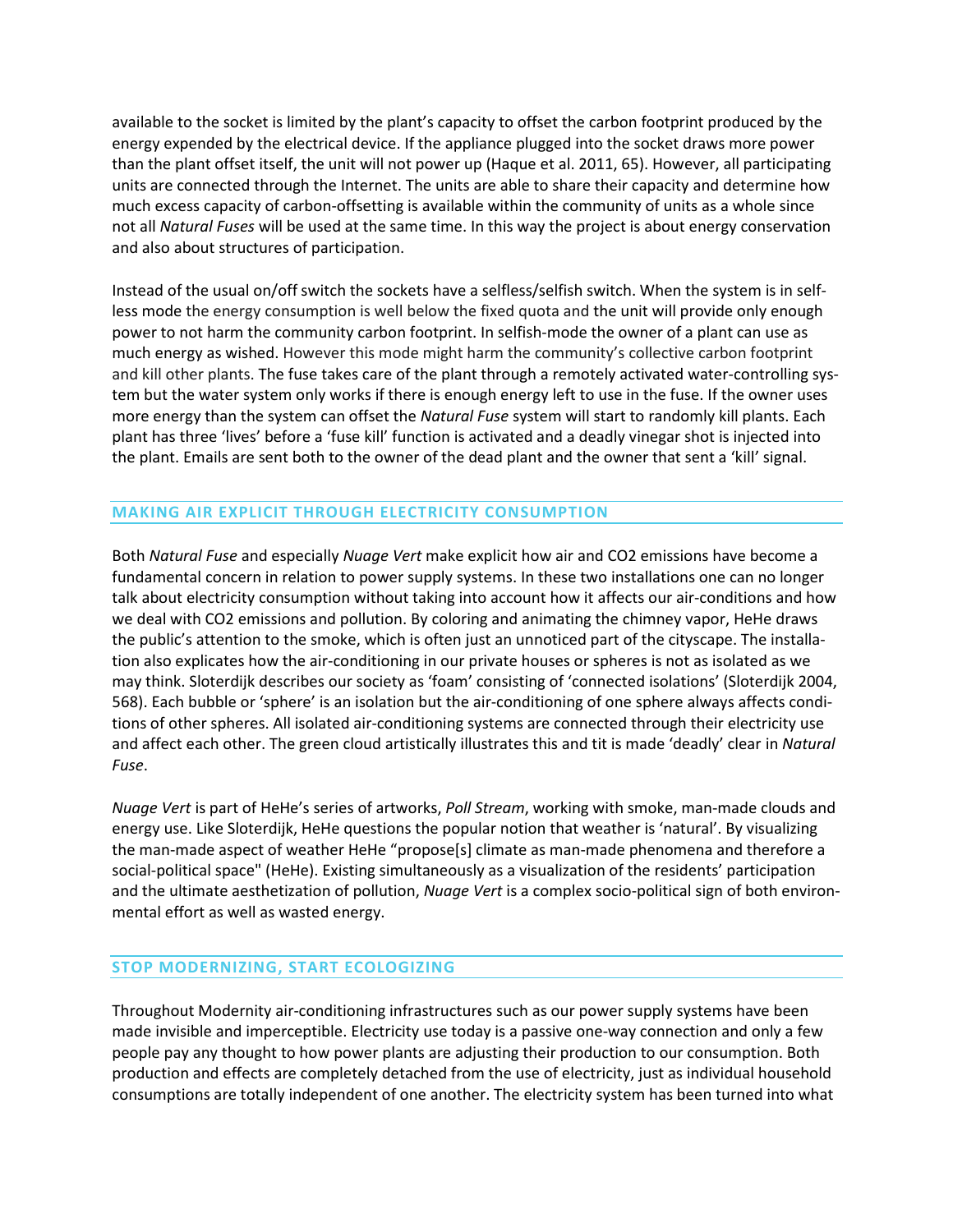Bruno Latour calls a 'Black Box', a system we don't need to know how works or how it is connected to the rest of the world (Latour 2007). Art projects like *Nuage Vert* and *Natural Fuse* attempt to open this black box and reveal the hidden structures of the energy system. In *Natural Fuse*, these structures are shown to be quite complex involving organic, electric and social systems. Energy consumption here is not controlled by production but it is directly connected to the offsetting available and the illusion of our power supply system as an autonomous back box system is shattered. Through the information technologies in the system the black box is opened up and its many attachments to the world is revealed. *Natural Fuse* highlights how the participants' decisions about being selfish or not have a direct impact on the other participants and organic actors in the energy community. If people cooperate on energy expenditure the plants thrive and everyone may use more energy but if they switch to selfish mode plants will die and diminish the network's electrical capacity. Here the electricity system is fully entangled with the energy community rather than being detached and autonomic as it is normally conceptualized.

The latter view on the electricity supply system is emblematic of what Latour describes as a modernization of the world. The modernizing way of constructing the world has been characterized by the approach:

## *"Go forward, break radically with the past and the consequences will take care of themselves!"* (Latour 2008,3)

Our built environment has been based on cold objectivity or matters-of-fact, as Latour calls it, and the purpose of our surroundings has been to provide us with progress and speed through smoothly working effective systems that we would never have to pay attention to. Modernization has been a project of emancipation and detachment. It has been all about freeing objects and designs from their various attachments and complex relations to, and effects on, the rest of the world. But this way of designing, says Latour, has turned out to be not only highly unsustainable but also quite a deception (2008), because 'we have never been modern' (1993). While we might have believed that we were emancipating and detaching, we have in reality been producing ever more hidden attachments and effects – such as the complex network in *Natural Fuse* suggests. Those ignored connections are today revealing themselves as rambunctious monsters, traveling around the planet and coming back to hunt us, such as climate change and energy shortage (Latour 2009, 7). Therefore, says Latour, if we want to deal with global warming we will have to stop pretend that we are modernizing and instead start 'ecologizing' (1998).

While modernizing was about emancipation and detachment, ecologizing is about drawing things together, about attachments and entanglements, and about a precautious attention to and explication of details (Latour 2007). By explicating the connections between electricity use and offset, *Natural Fuse* presents a complex conceptualization of energy systems where our usage is not only highly entangled in other people's consumption but also thoroughly attached to non-human actors such as the plants. The often unnoticed effects of our unrestricted use of power is drawn directly into the living room and made clear through the dying plants.

### **POLITICS OF ARTIFACTS**

Latour criticizes Modernism and Humanism for focusing too much on human actors.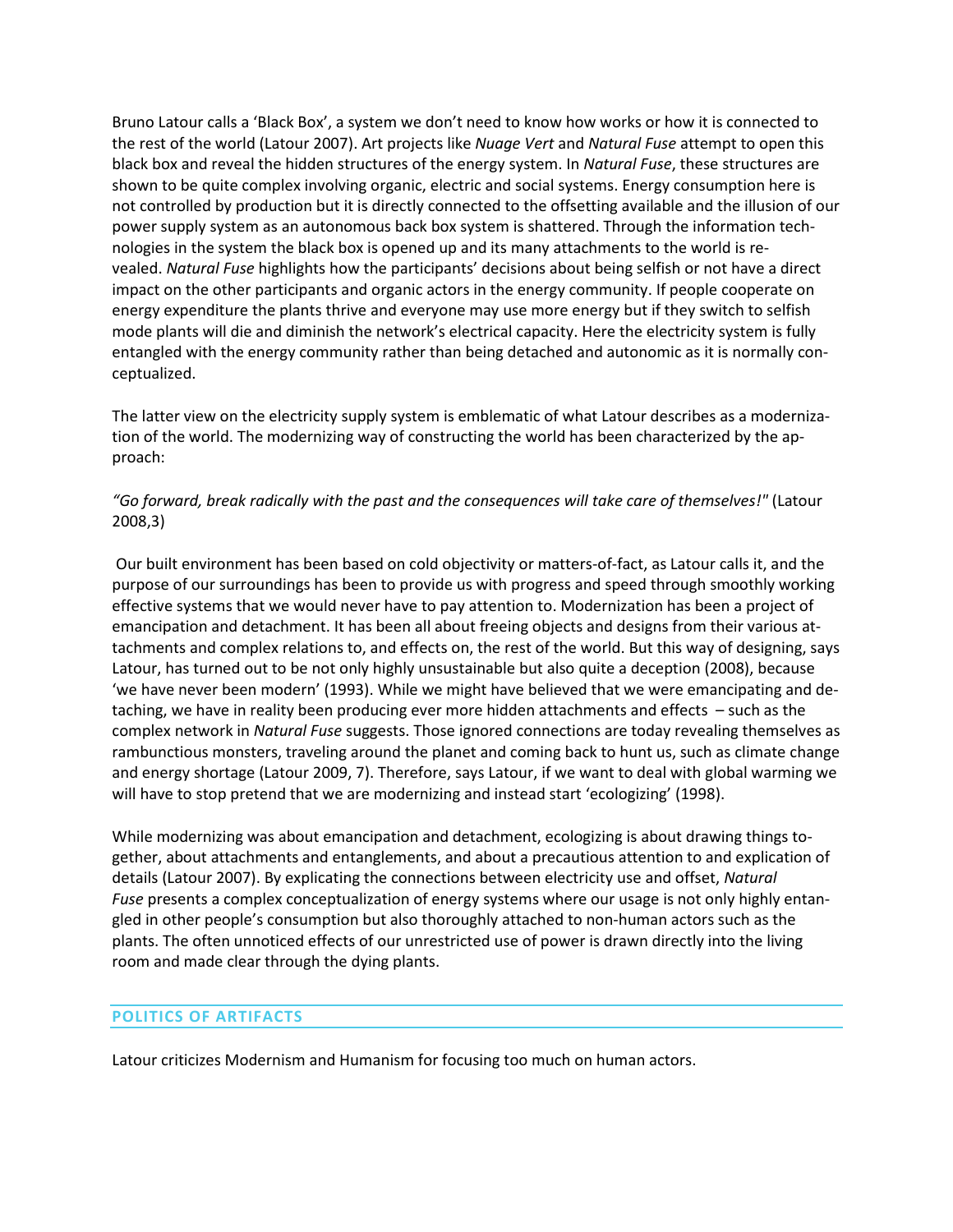*"To define humans is to define the envelopes, the life support systems, the Umwelt that make it possible for them to breathe. This is exactly what humanism has always missed."* (Latour 2008, 8).

Humans can only be defined through the objects surrounding us and these non-human actors therefore have agency; or in Latour's words, 'artifacts have politics' (2004b). Both artworks portrayed here articulate a sensitivity towards the artifacts – what Latour calls the 'missing masses' (1992) - which constitute part of the power supply systems. When the black box, i.e. the power supply system, is opened up it becomes clear that it does not consist of cold materiality but that it has been designed. The black box is always a result of political discussion and it determines our use and therefore envelopes our being in the world. Artifacts go from being 'matters-of-fact' into becoming 'matters-of-concern'. Objects become 'things'; that is complex and contradictory assemblies of conflicting humans and non-humans (Latour 2007, 6; 2008, 7). When ecologizing, the non-human actors have to be given a voice in our political 'parliament of things' (Latour 2004b) and participate in the discussion of our collective lives (Sloterdijk 2004, 67).

*"Democracy can only be conceived if it can freely transverse the now dismantled border between science and politics, in order to add a series of new voices to the discussion, voices that have been inaudible up to now [...] the voices of non-humans"* (Latour 2004b,64).

To this purpose, we argue, art has a capacity to transverse the border and represent the entanglement of humans and non-humans. By giving voice to the various non-human actors of the system - e.g. plants, electricity devises, water systems - *Natural Fuse* and *Nuage Vert* are concrete manifestations of how power supply systems are not merelymatters-of-facts but always matters-of-concern and how they are deeply affected by political, environmental, and ethical issues. Both art projects in this way function as small laboratories, where artists and designers experiment with visions of new ecological futures and carefully try to redesign the complex connections between humans and non-humans.

### **CAREFULLY RADICAL, RADICALLY CAREFUL**

Ecologizing is a slow process paying attention to the details and ways things are connected in hybrid networks or 'interconnected foam', to use Sloterdijk's term. Referring to Sloterdijk, Latour says that a redesign of our life support systems has to be 'radically careful and carefully radical.' The 'radical' here refers to the fact that we have to take non-human actors into consideration and the 'careful' referring to paying meticulous attention to how we design connections (Latour 2008, 8). We are still in the midst of articulating a new narrative for a more ecological future. However there are no easy shortcuts only detours. We can never be certain that we take the right direction; that we have chosen the right solution. A redesign of a more ecological energy system therefore needs to be open, reversible and adaptable. We argue that this is where art and experimental design can contribute.

As Usman Haque, Haque Design puts it:

"*The point is that there is no 'easy energy future'. [...] It is often expressed that it is the task of designers to "make things simple for people" – which I find patronizing and counter-productive. If anything, it is the task of designers to show how* **complex** *things are, and to help build tools for dealing with that complexity"* (Haque 2011, 86).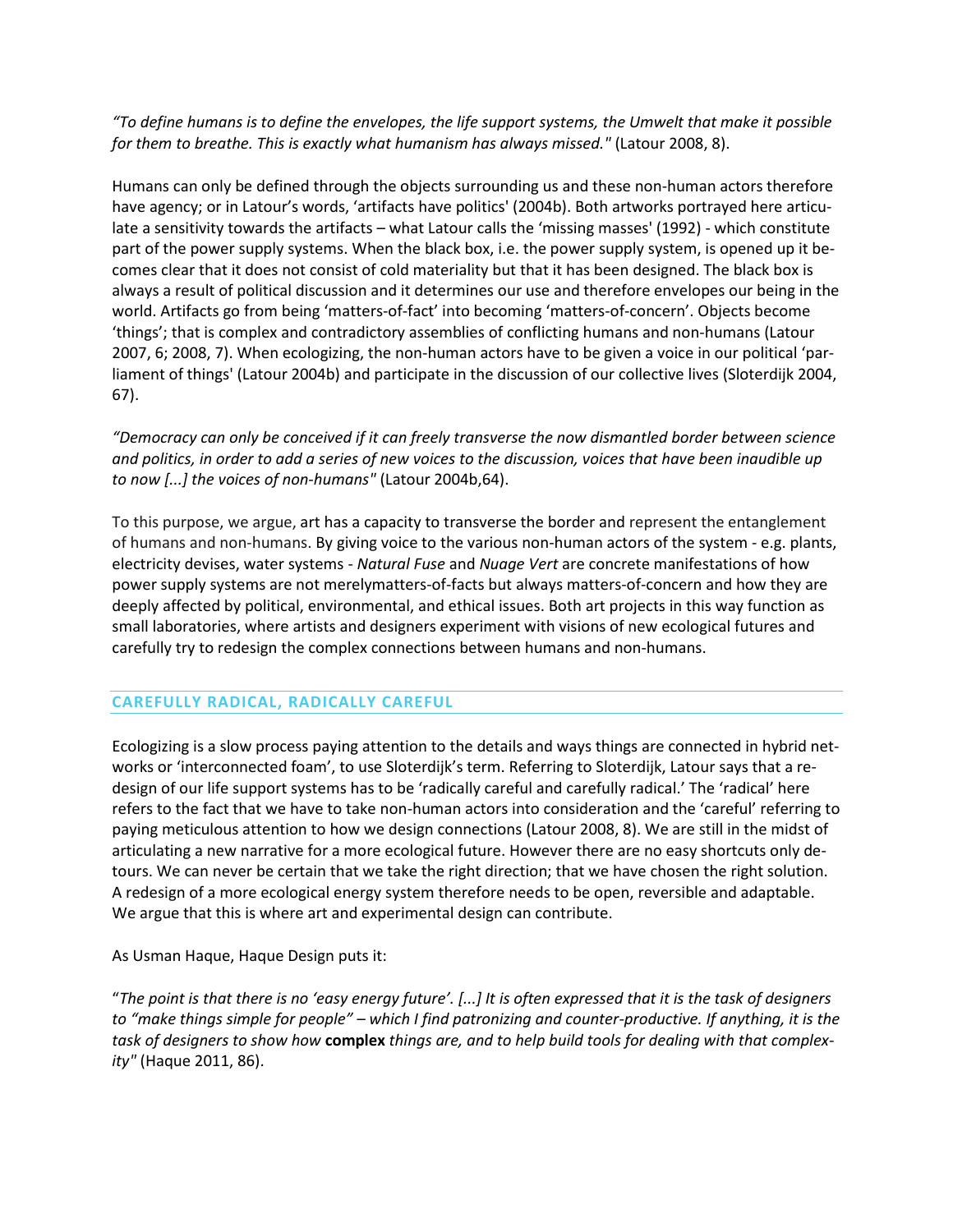The *Natural Fuse* system is clearly not a implementable or desirable design solution but rather an explication of how complex a redesign of power supply system becomes when Co2 emissions, carbon offset, and structures of participation enters into our awareness. Instead of giving us easy answers it encourages us to discuss how it is possible to ecologize energy usage.

Through the aesthetic choices *Nuage Vert* also refuses straightforward answers. People are encouraged to 'feed' the cloud by turning off electricity devises: the less electricity usage the bigger and more beautiful the cloud becomes. However large amount of chimney vapor normally signifies the exact opposite of environmental friendliness so this equation might be puzzling to some. Furthermore, the illuminating acid green of the cloud gives associations to toxic wars and pollution just as green has become the iconic color of sustainability. *Nuage Vert* stays ambiguous and doesn't offer simple moralistic messages.

Art is distinguished by a close relations to the time out of which it arises and by often taking the vanguard in sensing, recording and expressing the changes and conflicts lurking underneath the surface of society. Without giving a ready-to-go manual, *Nuage Vert*and *Natural Fuse* power a discussion of how we can rethink the future of energy consumption in a more carefully designed ecology with a attention to details and attachments. Both artworks formulate a new way of comprehending the world, which with homage to Latour, could be termed 'ecologization' where humans are no longer sole actors but part of a larger collective with our fellow species and neighboring artifacts.